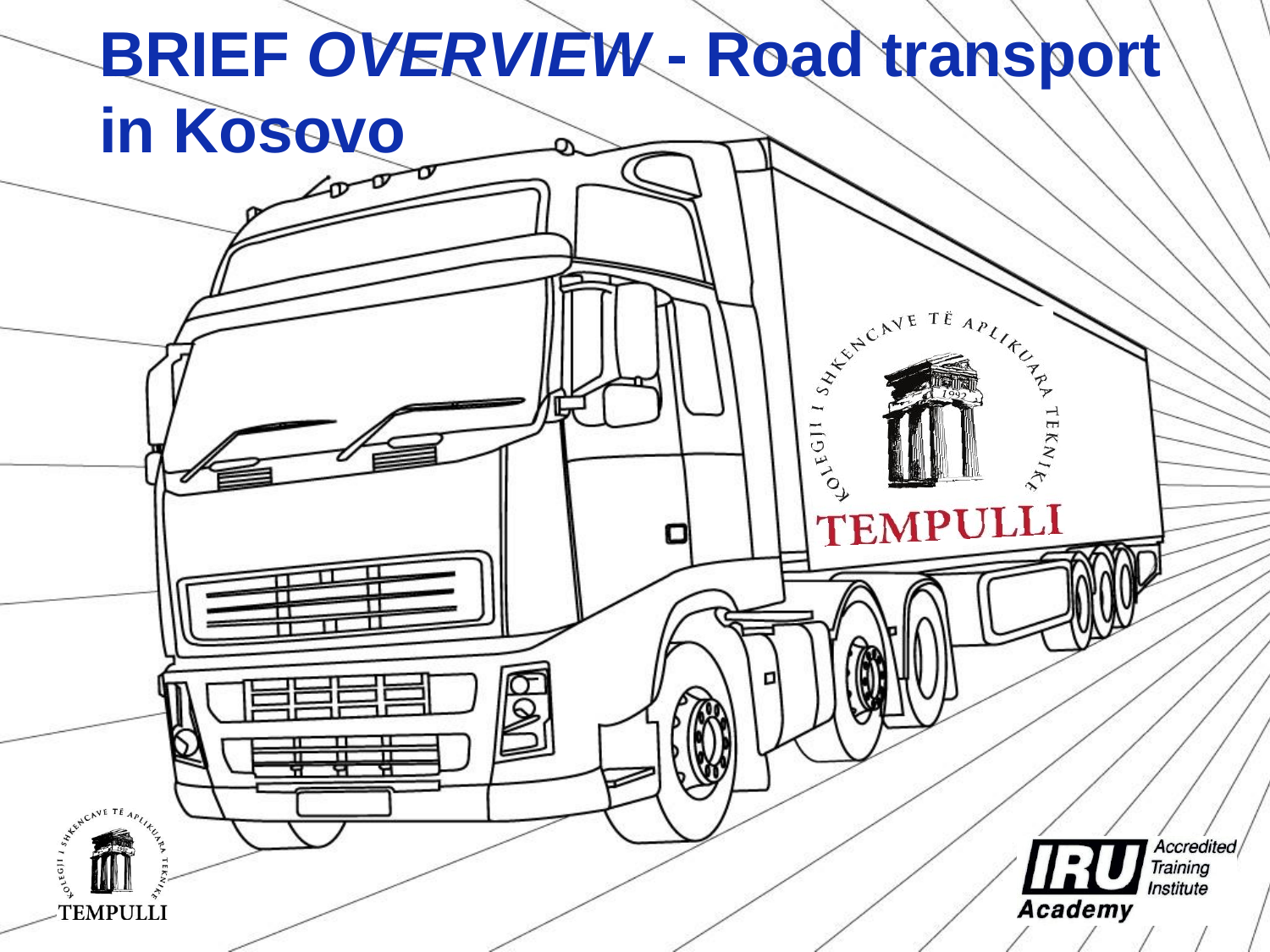## **Overview topics**

Legjislation improvement EDUCATION - Material, teaching and technical resources, work environment Controls and enforcement by competent authorities

Economic environment, road transport legislation environment

Stakeholders' needs and expectations



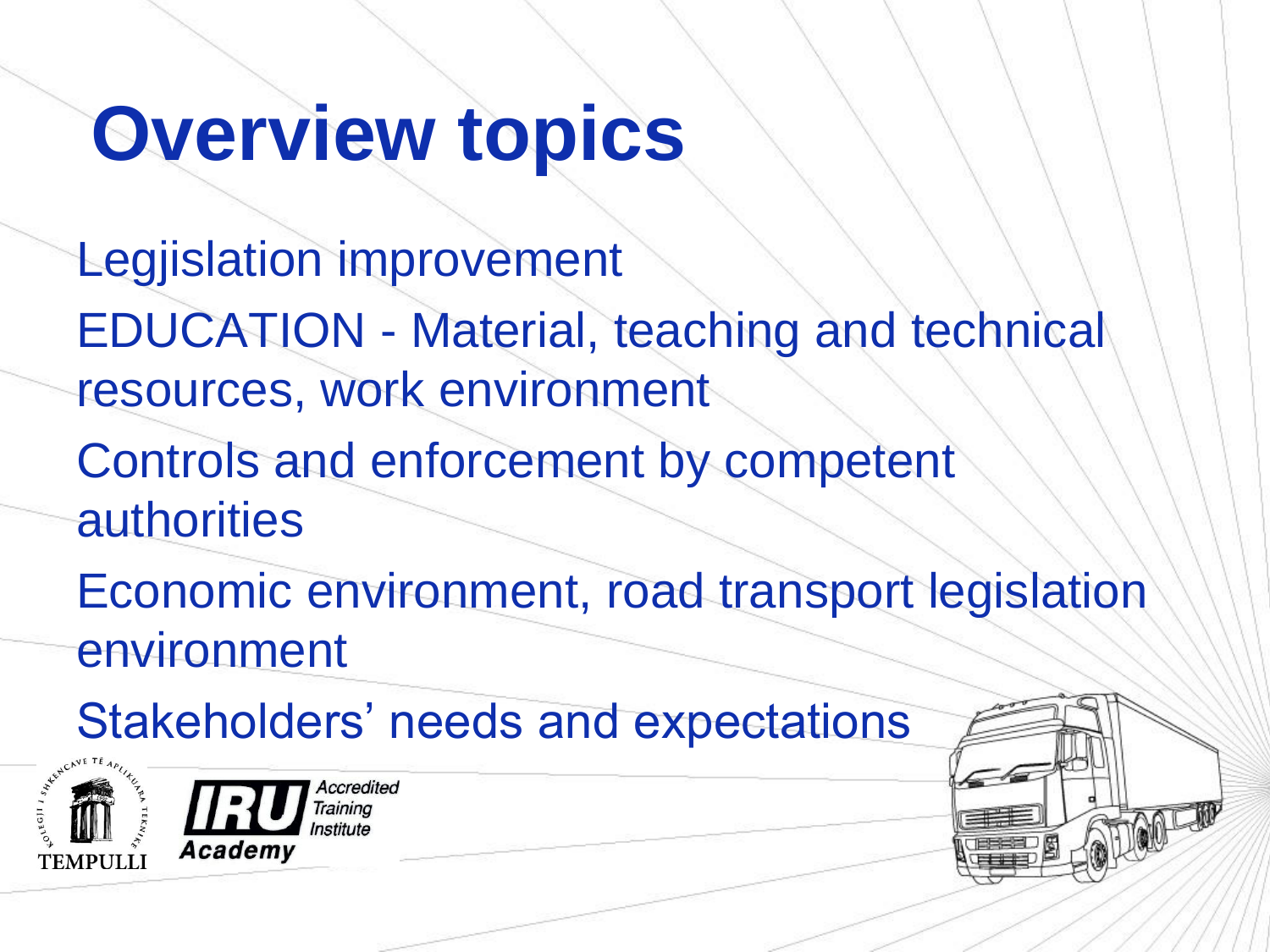**Introduction OVERVIEW information**  Current legislation. Cooperation and discussions with the ATI instructors and officials of the Ministry of **Infrastructure** 

Present situation and experienced challenges during the trainings as an ATI.

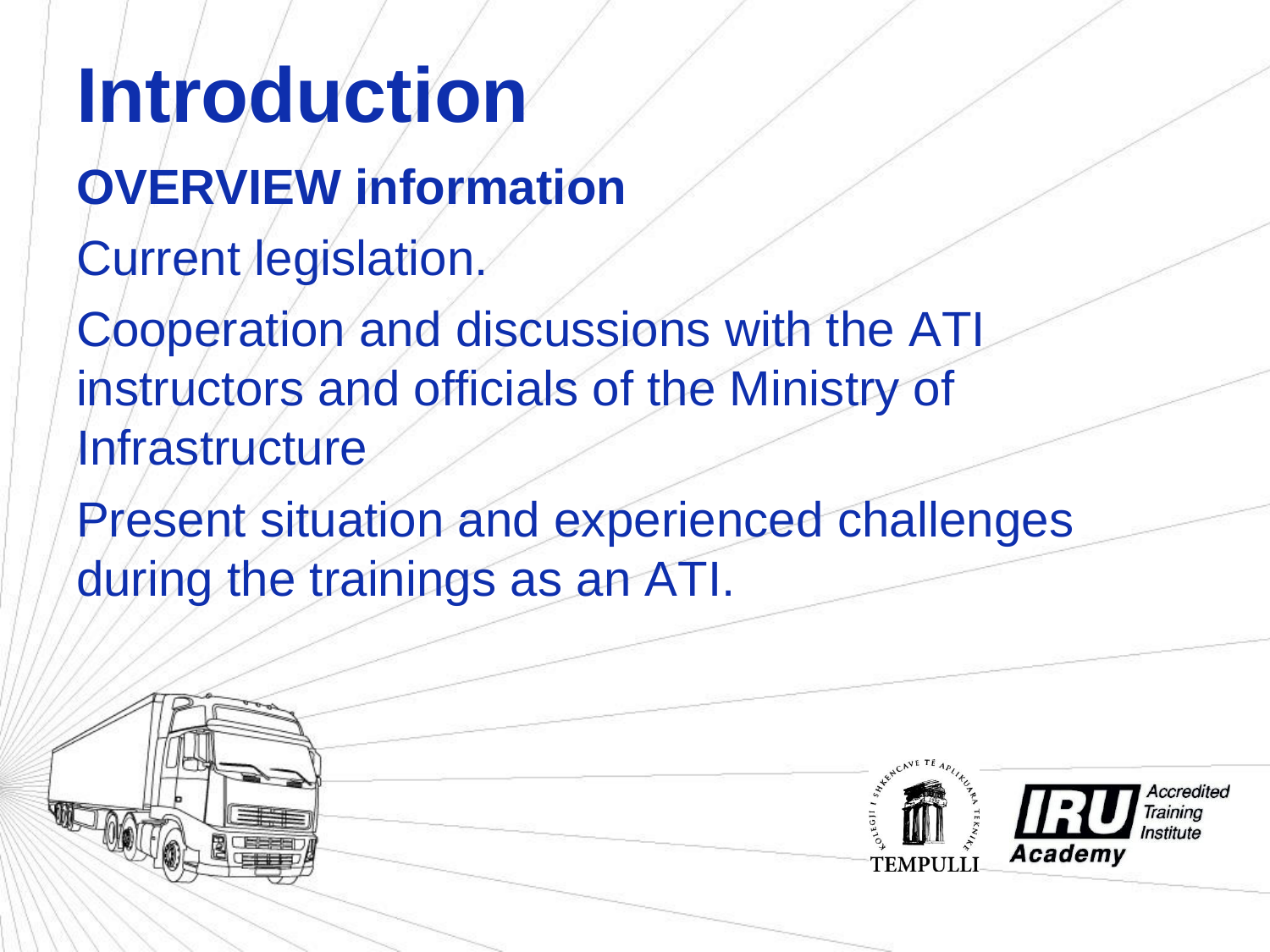# **Legislation improvement**

**YEAR 2015**

- EU KOSOVO Agreement for Stabilisation and Association
- Legjislation amendments undergoing to be in line with the EU legistation
- Several administrative directions regarding road transport have been changed and improved during 2015

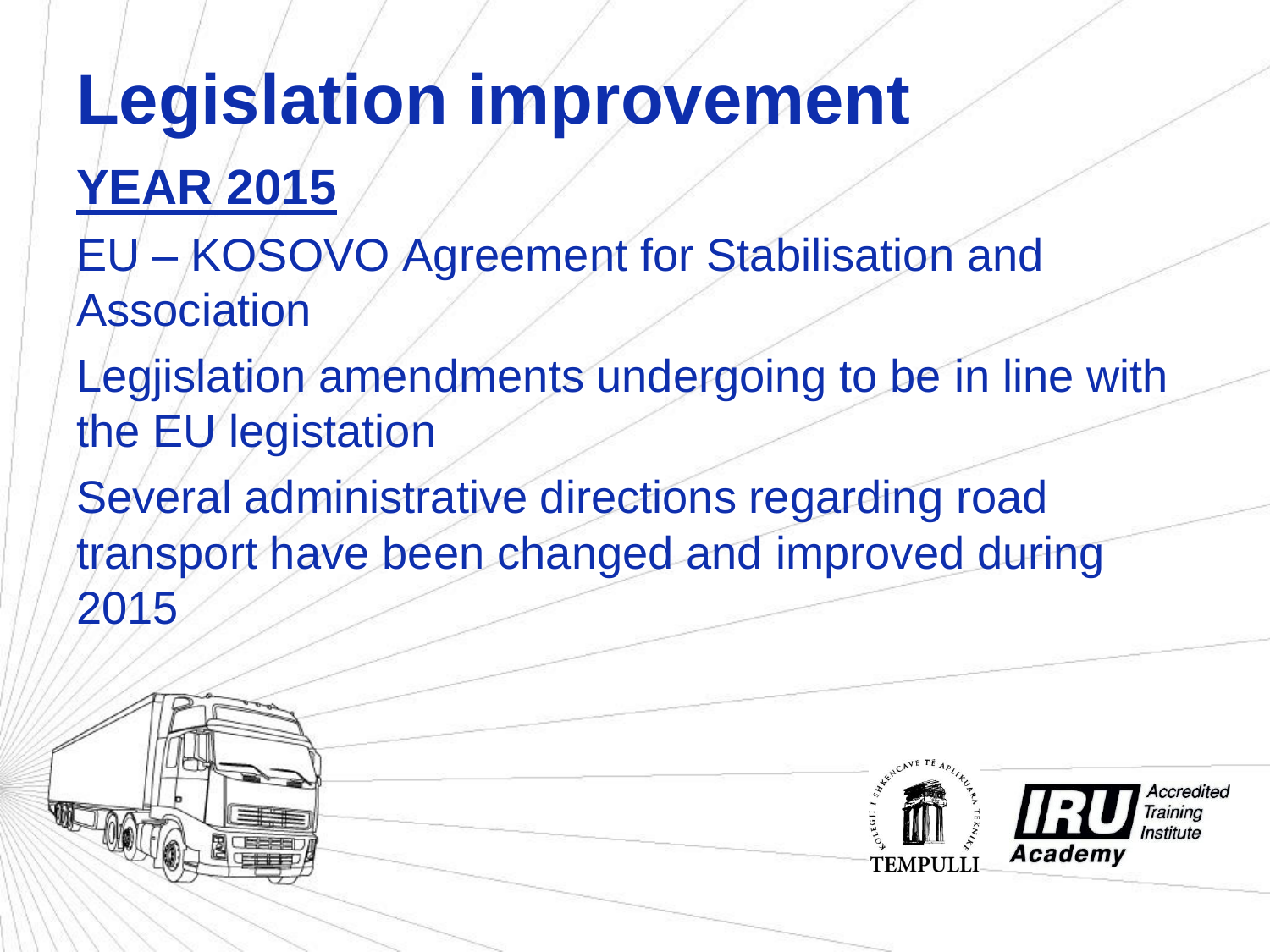### *Professional programs - TEMPULLI*

- Driving School
- Driving Instructor Program
- Driving Program Examiner
- CPC Driver Programs (freight and passenger)
- CPC Manager Programs (freight and passengers)
- ADR Program
- Tachograph Program
- $\checkmark$  Eco Drive Program
- DGR Air Transport

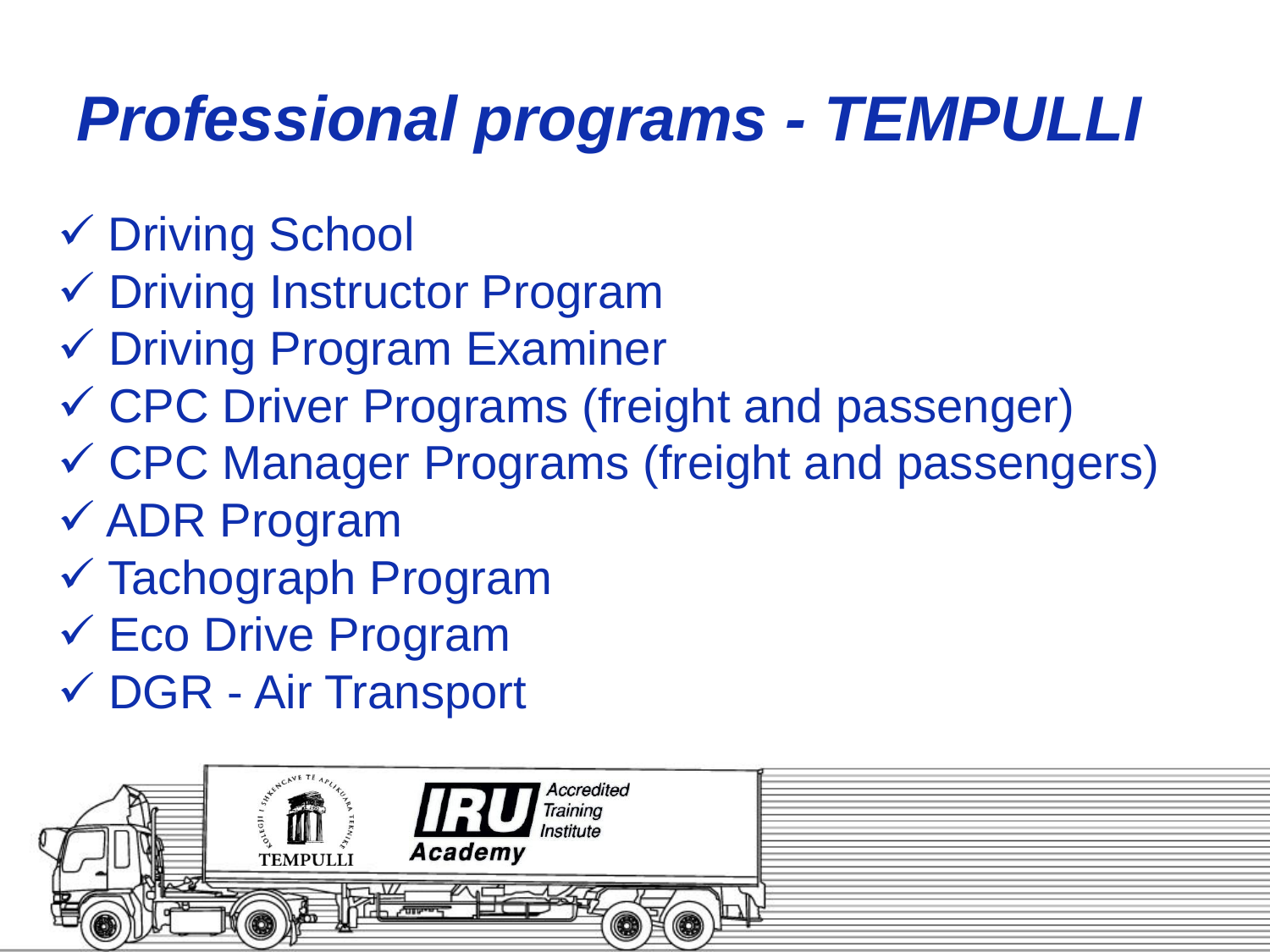# *IRU Training figures TEMPULLI*

| Program      | <b>CPC Manager</b><br>(Passenger) | <b>CPC</b><br><b>Manager</b><br>(Freight) | <b>CPC Driver</b><br>(Passenger) | <b>CPC Driver</b><br>(Freight) | <b>ADR</b> |
|--------------|-----------------------------------|-------------------------------------------|----------------------------------|--------------------------------|------------|
| <b>TOTAL</b> |                                   | 32                                        | 59                               | 282                            | 23         |

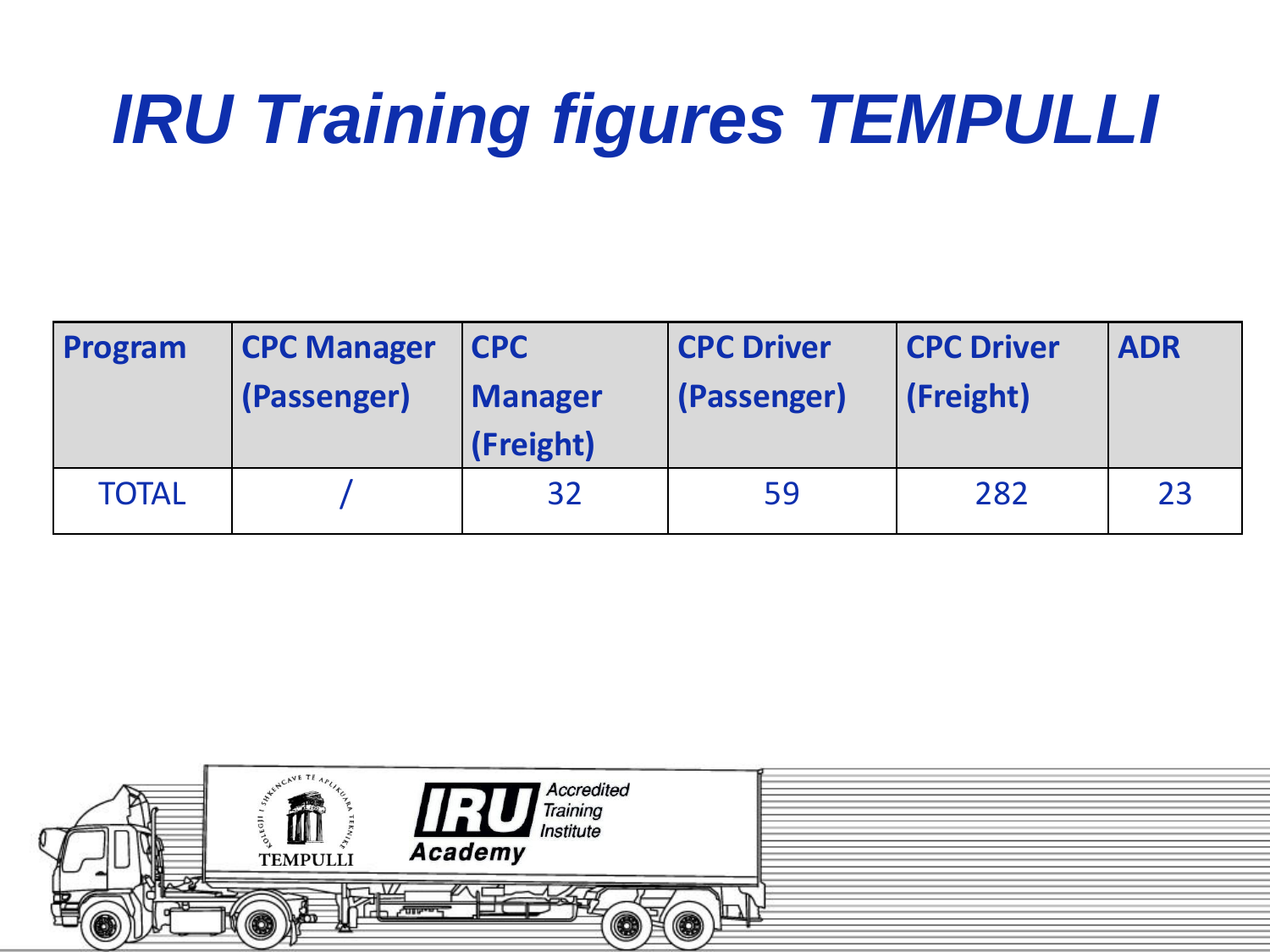#### *Education environment*

Teaching material, teaching and technical resources considered to be sufficient.

#### **Tempulli - SEED Project**

The South East Europe harmonized qualification of professional Drivers (SEED) aimed at raising training and technical skill levels of instructors delivering initial and periodic training to professional drivers, thus improving the qualification standards for the road transport personnel in the region.

SEED project, will promote innovative and interactive pedagogical approaches for life-long education, whilst exploring new training and learning strategies in road transport professional qualification.

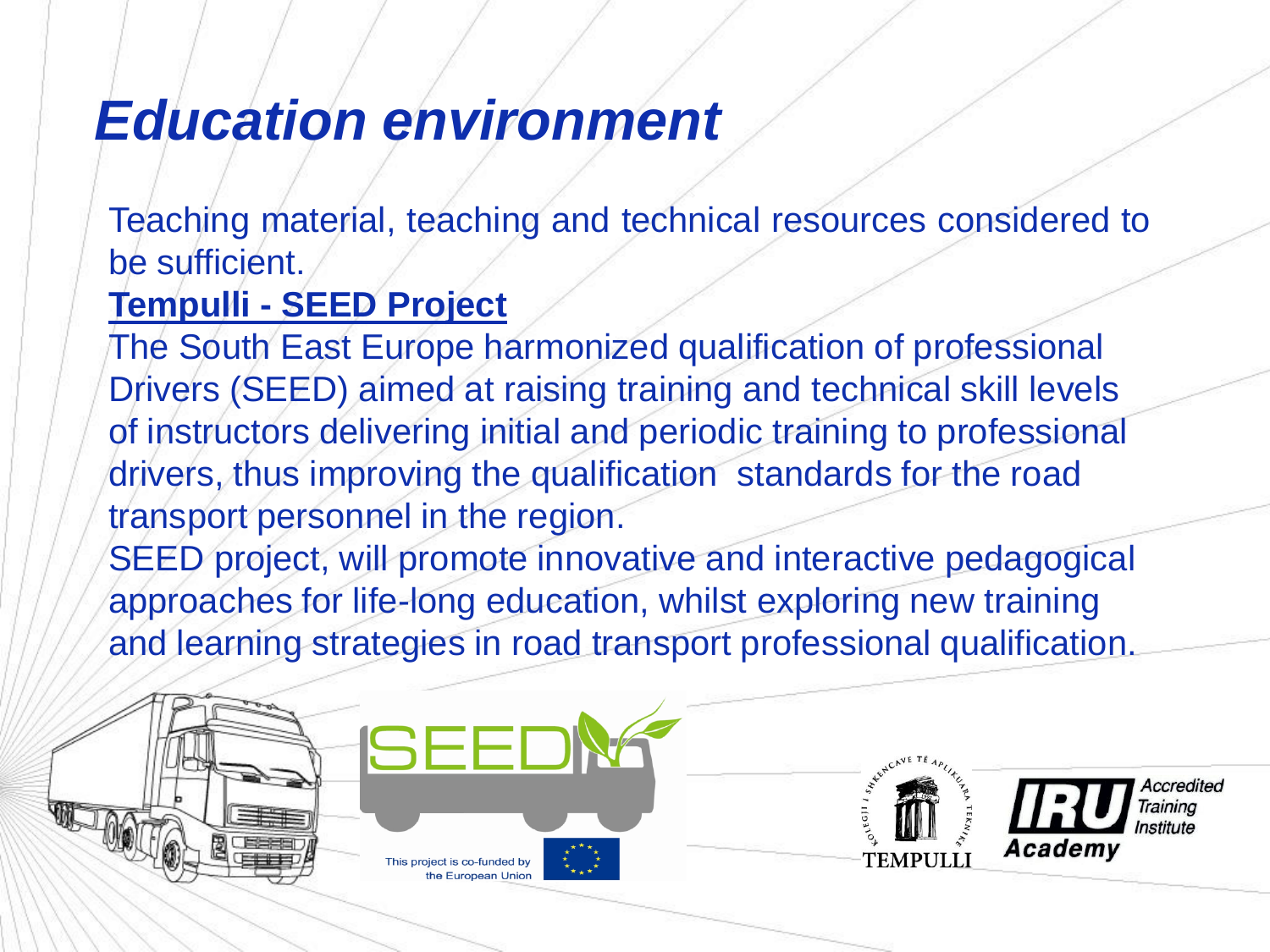### *Education environment*

Nine partners involved in road transport professional training based in Belgium, Bosnia and Herzegovina, Serbia, Croatia, France, FYR of Macedonia and Kosovo. Integration of best practices into one harmonized and sustained cooperation network that will produce training materials, reference handbooks, checklists and learning aids meant for professional drivers in the region, in line with EU Directive 2003/59/EC.

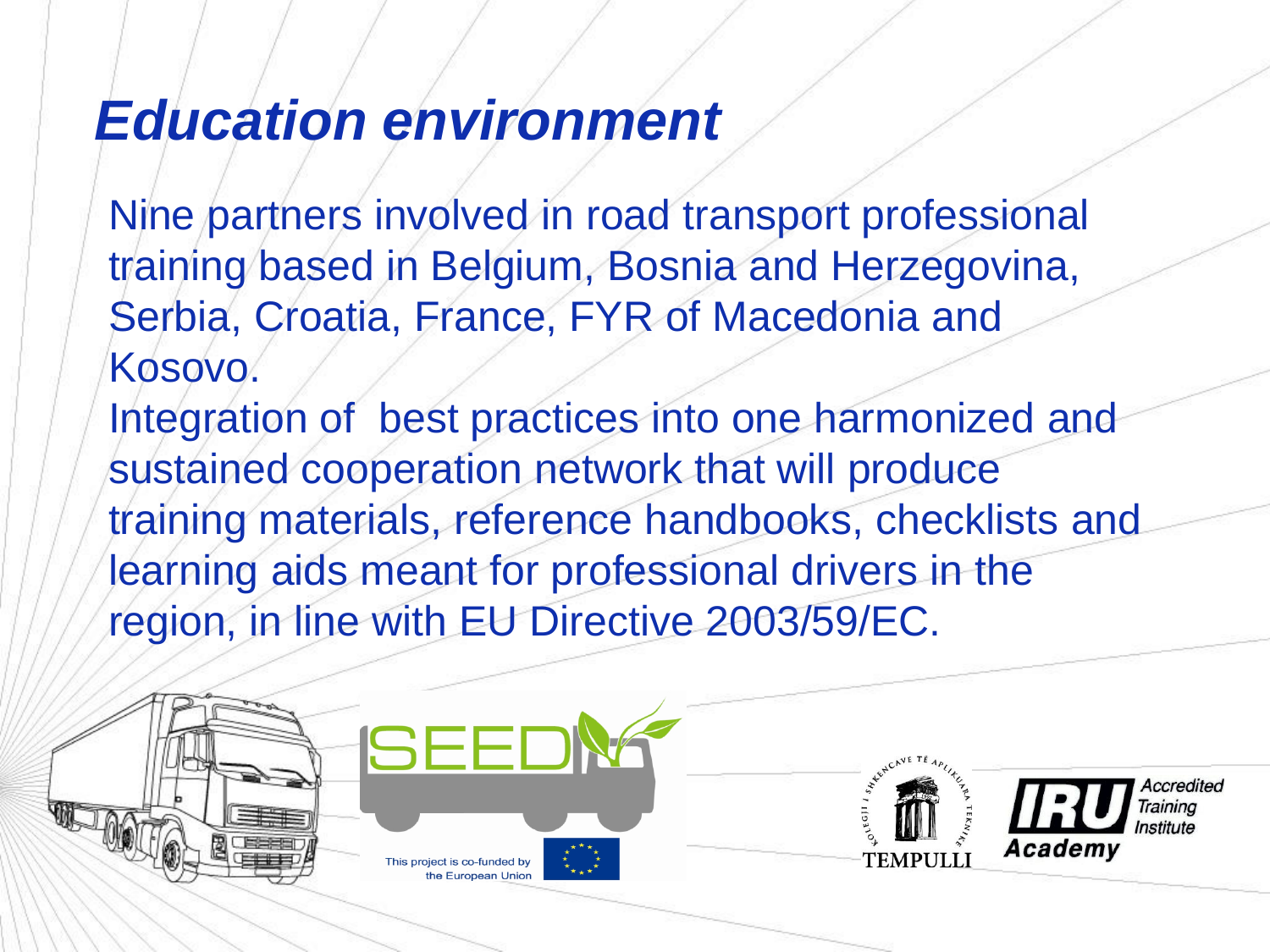### *Education environment*

#### *Major identified problem!*

Basic education of the drivers of the transport companies. Lack of knowledge of the drivers regarding the basic law on traffic, general traffic signage and regulations. Instructors often must give explanations on subjects not in the CPC program, often this is not efficient. Lack of knowledge is reflected during the lessons and the examination.



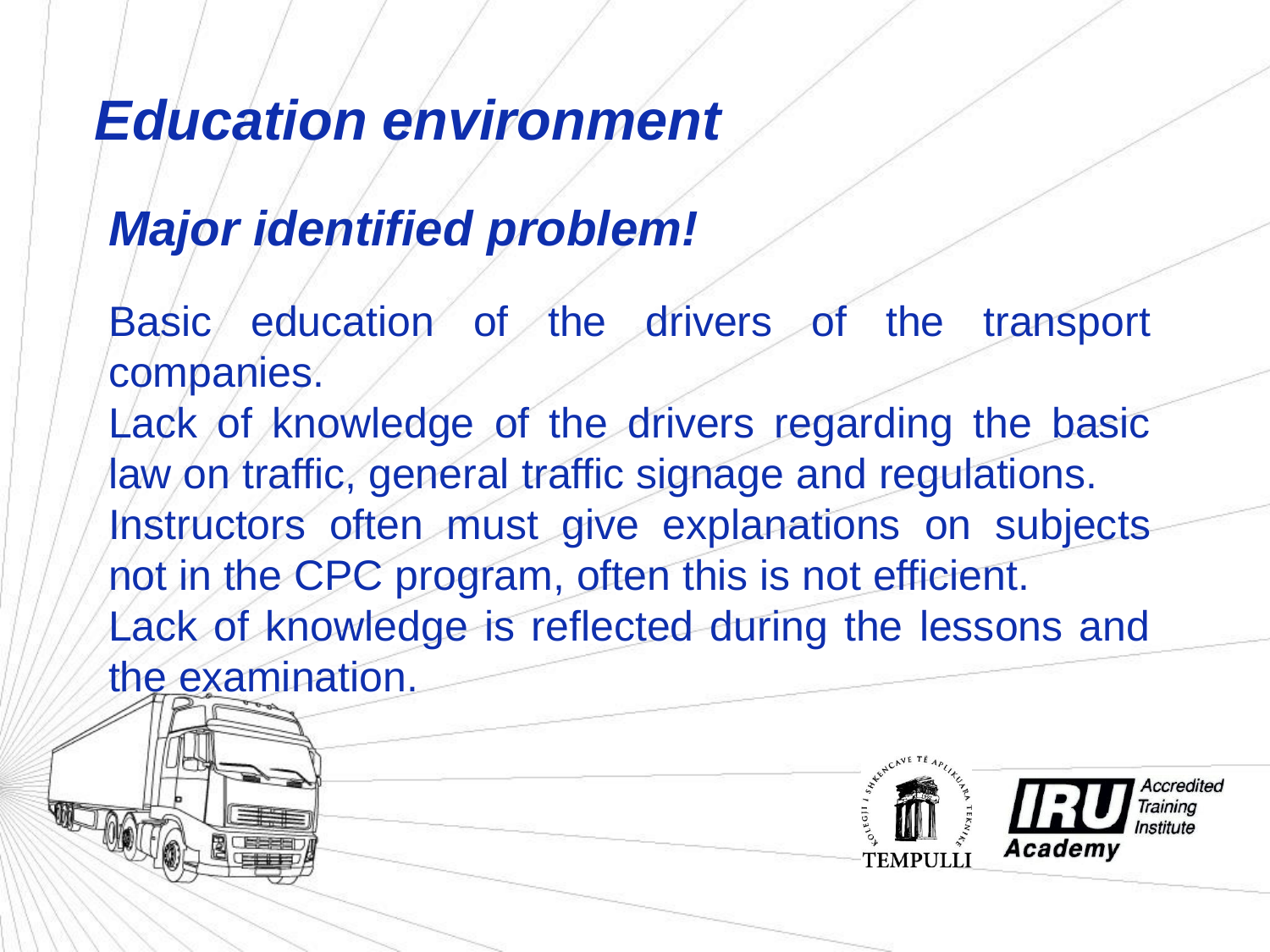### *Controls and law enforcement*

Controls by the authorities, police, customs, and transport inspectors

*Limited and sometime useless.* 

Law enforcement authorities

*Not trained for CPC, ADR, Tachograph, Safe Loading and Cargo Securing, etc.* 

**Law enforcement structures must be trained for an efficient control and to impose properly the law enforcement in the road transport.** 

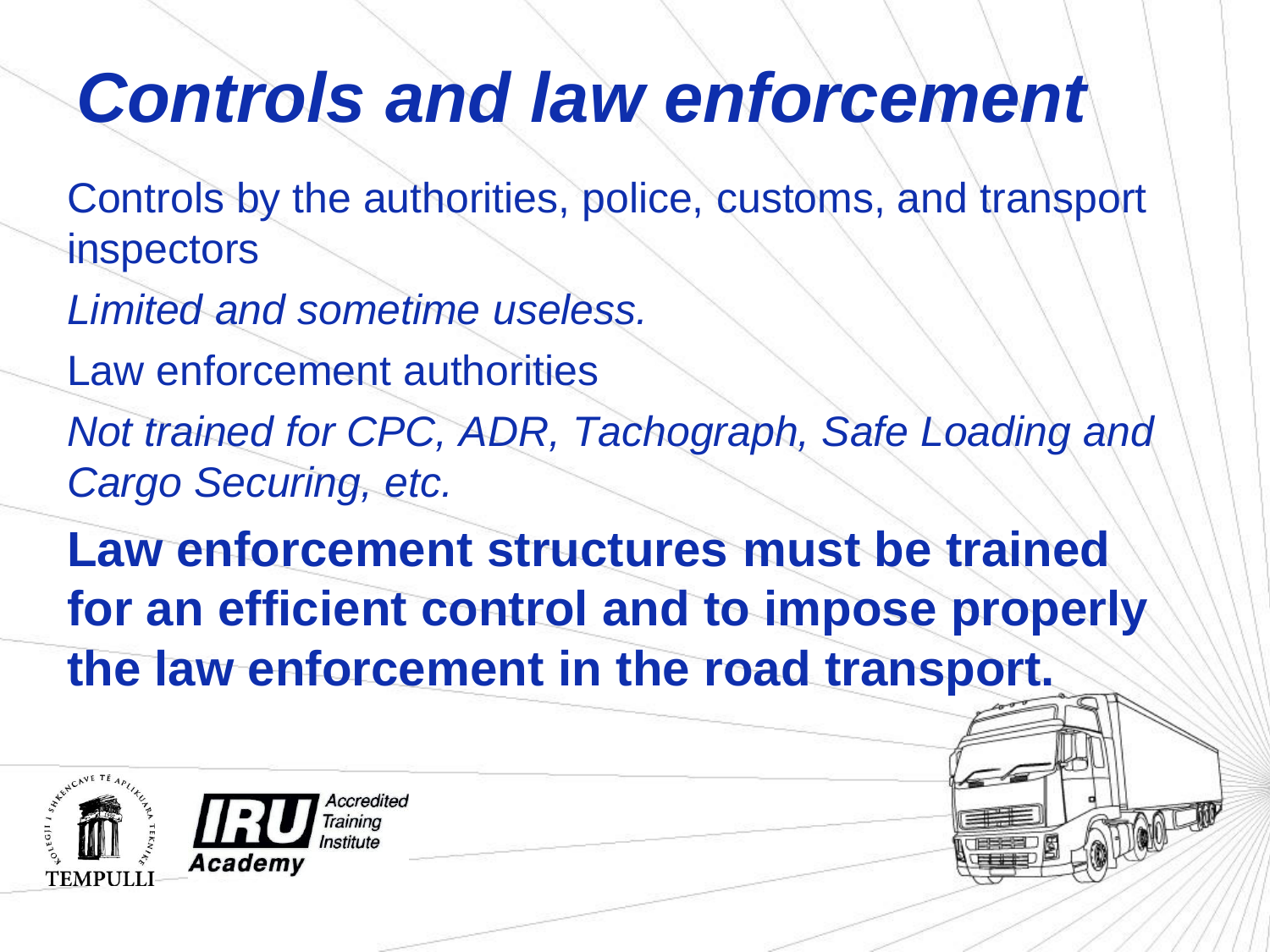#### *Economic environment, road transport legislation environment*

Kosovo has a disfavored economic environment due to its political status

- Transport companies have problems for transporting and operating in the EU states, and with limitations in the regional countries as well.
- No vehicle green card, registration plates have limitations especialy for Serbia, no digital tachograph code for Kosova, etc.
- Legislation generally is considered to be well established; but there is always place for improvement.
- No Tachograph code, no access to the tachograph database.

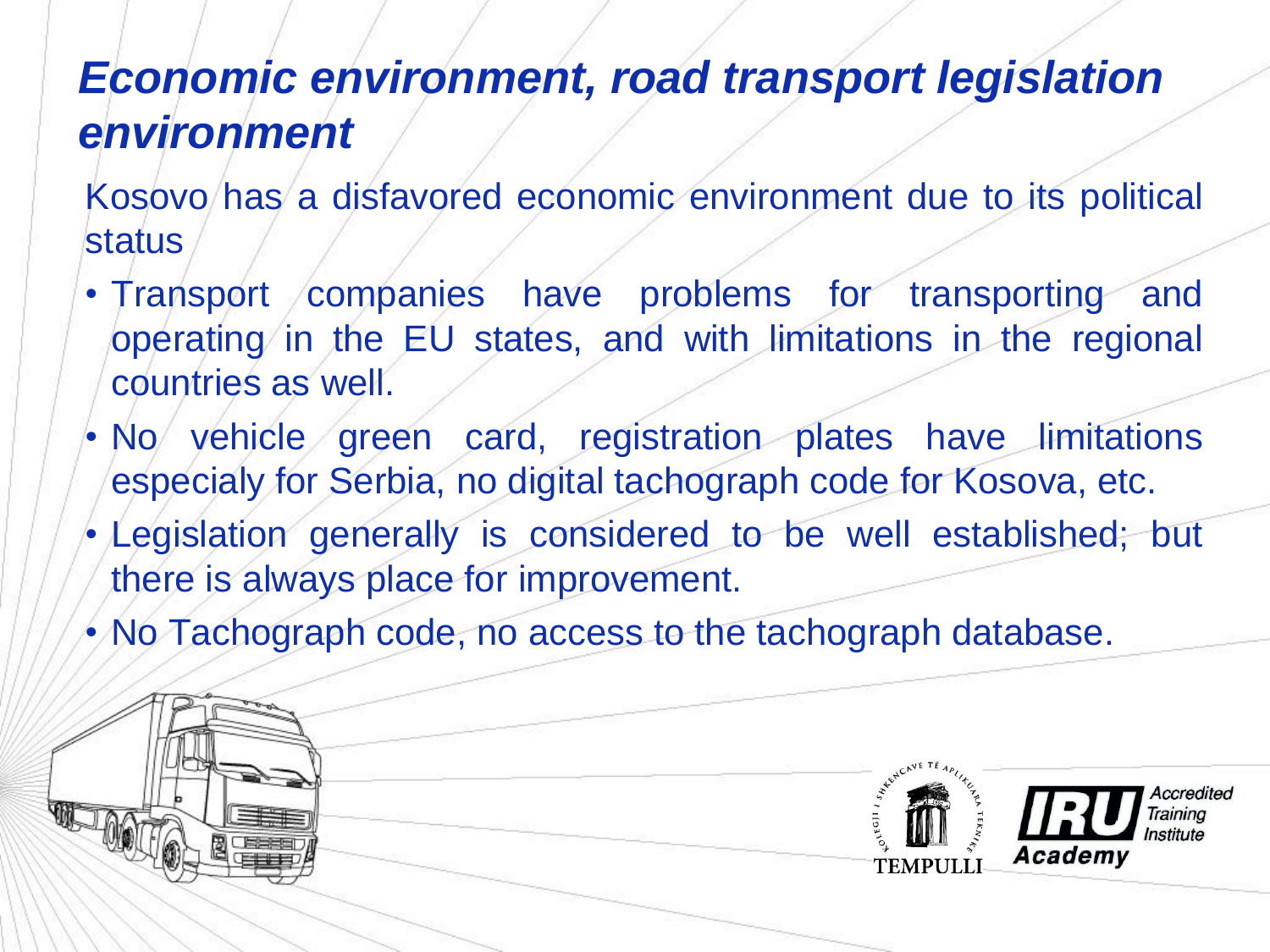### *Stakeholders' needs and expectations*

- •Kosovo must as soon as possible to finalize the agreement for the green card.
- •Transport companies need better familiarization with the legislation and the benefits from the trainings. They see the training programs only as a legislative requirement to operate and not beneficiary for their operations in general..
- •The implementation of the digital tachograph must be well planned and coordinated with all the stakeholders. The implementation must include the training of all the involved parties.
- •Police, customs, inspectors must be adequately trained for all programs (CPC, ADR, Tacho, Safe Loading and Cargo Securing).